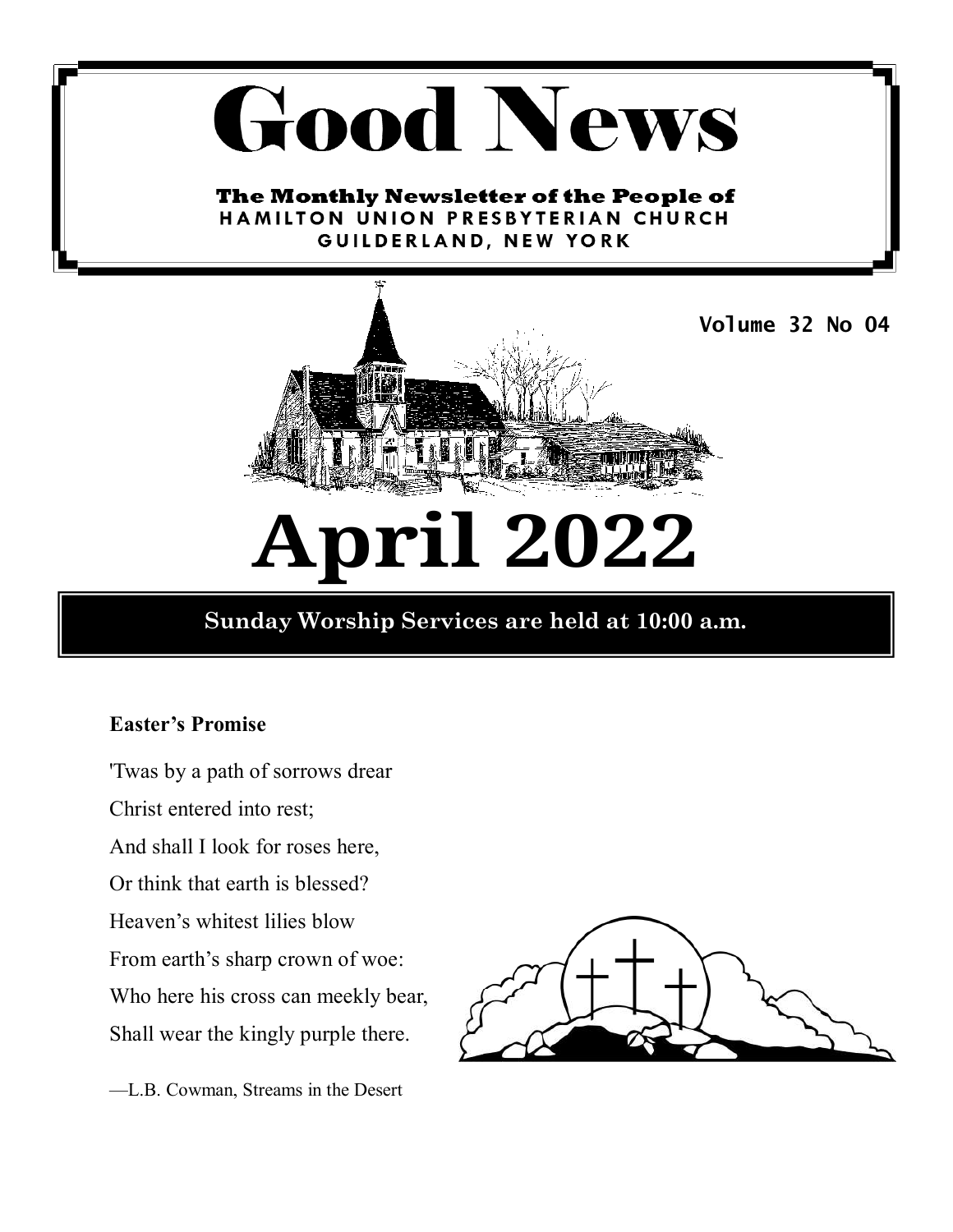*"So if anyone is in Christ, there is a new creation: everything old has passed away; see, everything has become new!" ~2 Corinthians 5:17* 

# Friends,

As winter is waning and spring emerges (slowly but surely!), the seemingly dead branches that have swayed in the growing warmth of the sun are starting to find new life. Leaves and flowers are beginning to bud from what was the cold ground. At times, it felt as if winter might never cease, but spring is being ushered in.

On the bulletin board above my desk here in my study, I have a postcard. It fell out of one of the books I got from my Dad as he was emptying his office upon his retirement last year. A member in his last parish had sent it to him well over twenty years ago, and it struck me powerfully. It is a simple poem that goes like this:

Poem After a Sermon About the Dead of Winter

… and yet spring cannot afford the strength to blossom without the rest of winter.

This Lent we are discovering (or re-discovering in some cases) that which fills us with the good things of God; filling ourselves to the brim with the joy and love and hope that comes through Jesus.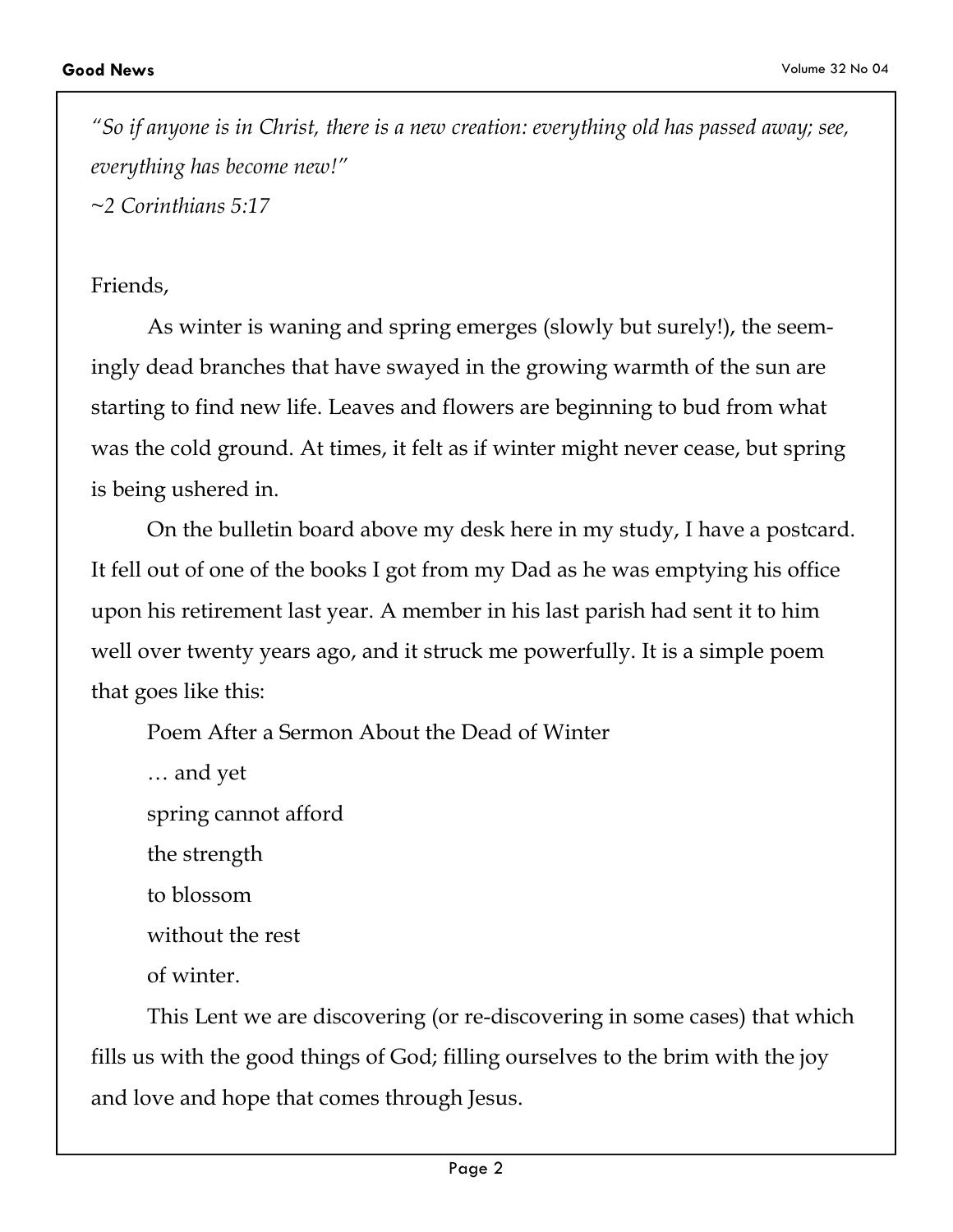As we tend to the parches areas of our lives, cultivating practices that enliven our faith, *we are experiencing a shifting into a season of wild, dramatic flourishing - a bursting forth with the fruits of God's work in our lives*.

Indeed, God's creation is about to *fill to the brim* with the goodness of new life. Death is overcome. The tomb is empty. We are invited into the work of ushering in a new creation!

Indeed, *we are a new creation*! We have been resurrected with Christ! The light of Christ in the world might never be easy, *but it is full of joy*!

As we draw closer to the cross of Good Friday, we also draw nearer the empty tomb of Easter. Consider what newness God might be working in your life, how God is filling you to the brim and beyond with the light and love and joy of this new season. I can't wait to hear about it, and share in that overflowing goodness.

Grace, peace, and newness in Christ,

~Pastor Kyle

# **Here is the "sneak peek" at what's coming up in April:**



Sunday, April 3: John 12:1-8, Brazen Acts of Beauty Sunday, April 10 (Palm Sunday) : Luke 19:28-40, Even the Stones Cry Out Maundy Thursday, April 14: John 13:1-17, 31b-35, Take Off Your Shoes Good Friday, April 15: John 19:1-30, A Cup of Sorrow Sunday, April 17 (Easter) : Luke 24:1-12, An Expansive Life Sunday, April 24: John 20:19-31, My Lord… and My God!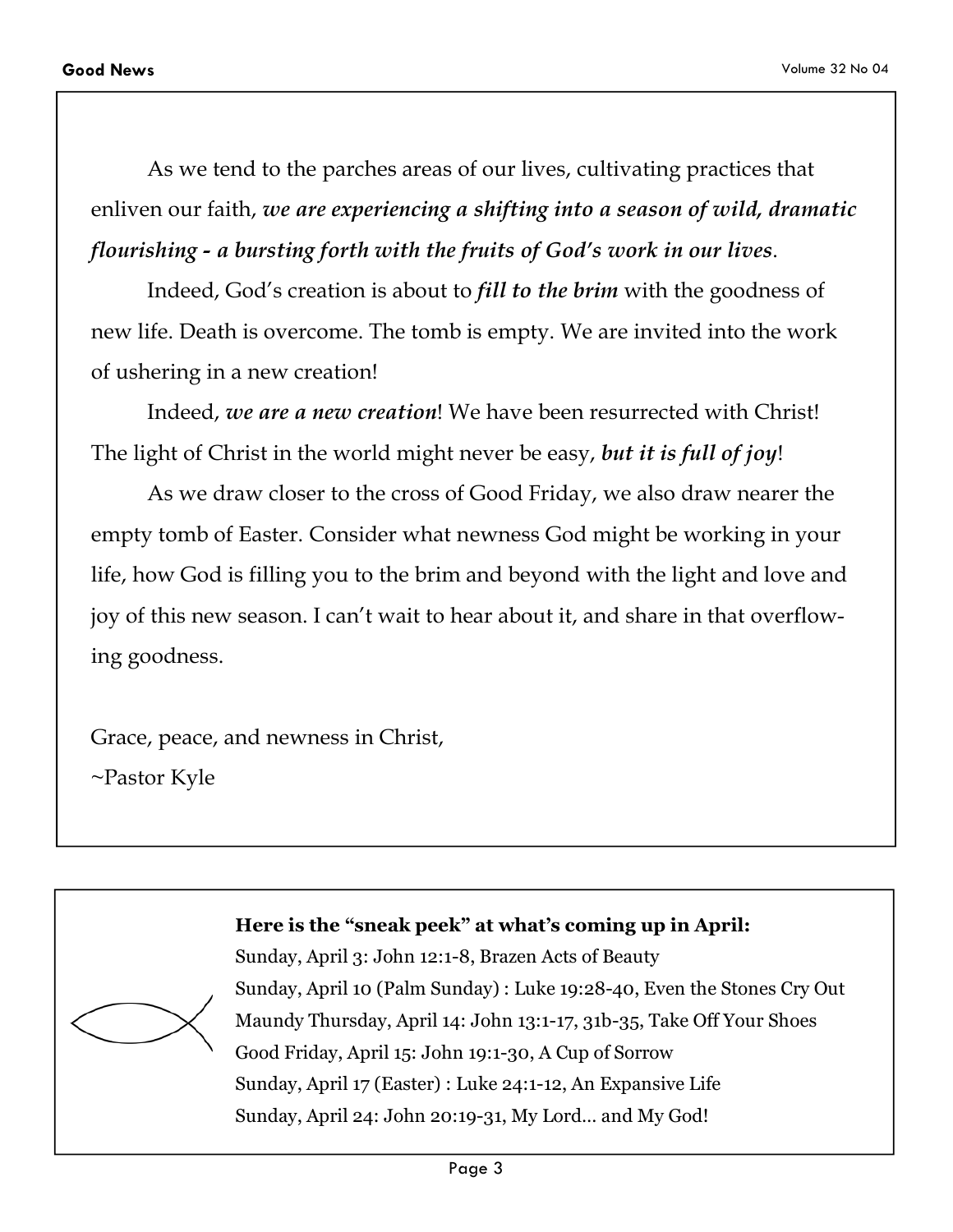# **LITURGISTS**

| Apr. $3$ | <b>Mark Hutchinson</b> |
|----------|------------------------|
|          |                        |

- Apr. 10 **Lindsay Hall**
- Apr. 17 **Betty Deitz**
- Apr. 24 **Michael Hall**

# **TECH TEAM**

| Apr. $3$                   | <b>Meredith and Jack</b><br><b>Eberz</b>          |
|----------------------------|---------------------------------------------------|
| Apr. 10                    | <b>Kyle and Audrey Hall</b>                       |
| Apr. 14<br>Maundy Thursday | <b>Mark Hutchinson</b><br><b>Karen Williamson</b> |
| Apr. 15<br>Good Friday     | <b>George Hannett</b><br><b>Fred Sirois</b>       |
| Apr. 17                    | Diane Irwin<br><b>Hugh Stevens</b>                |
| Apr. 24                    | <b>Meredith and Jack</b><br><b>Eberz</b>          |

# **COUNTERS**

| Apr. $3$ | <b>Laura Smith</b><br><b>Carolyn Sarbello</b>          |
|----------|--------------------------------------------------------|
| Apr. 10  | <b>Bill Hasselbarth</b><br><b>Hannah Hunter-Harris</b> |
| Apr. 17  | <b>Margaret Gardam</b><br><b>Peter McKinney</b>        |
| Apr. 24  | <b>Karen Unser</b><br><b>Billy DeBarthe</b>            |

"Christ did not come into the world that we might understand him, but that we might cling to him, that we might simply let ourselves be swept away by him into the immense event of the resurrection."

—Dietrich Bonhoeffer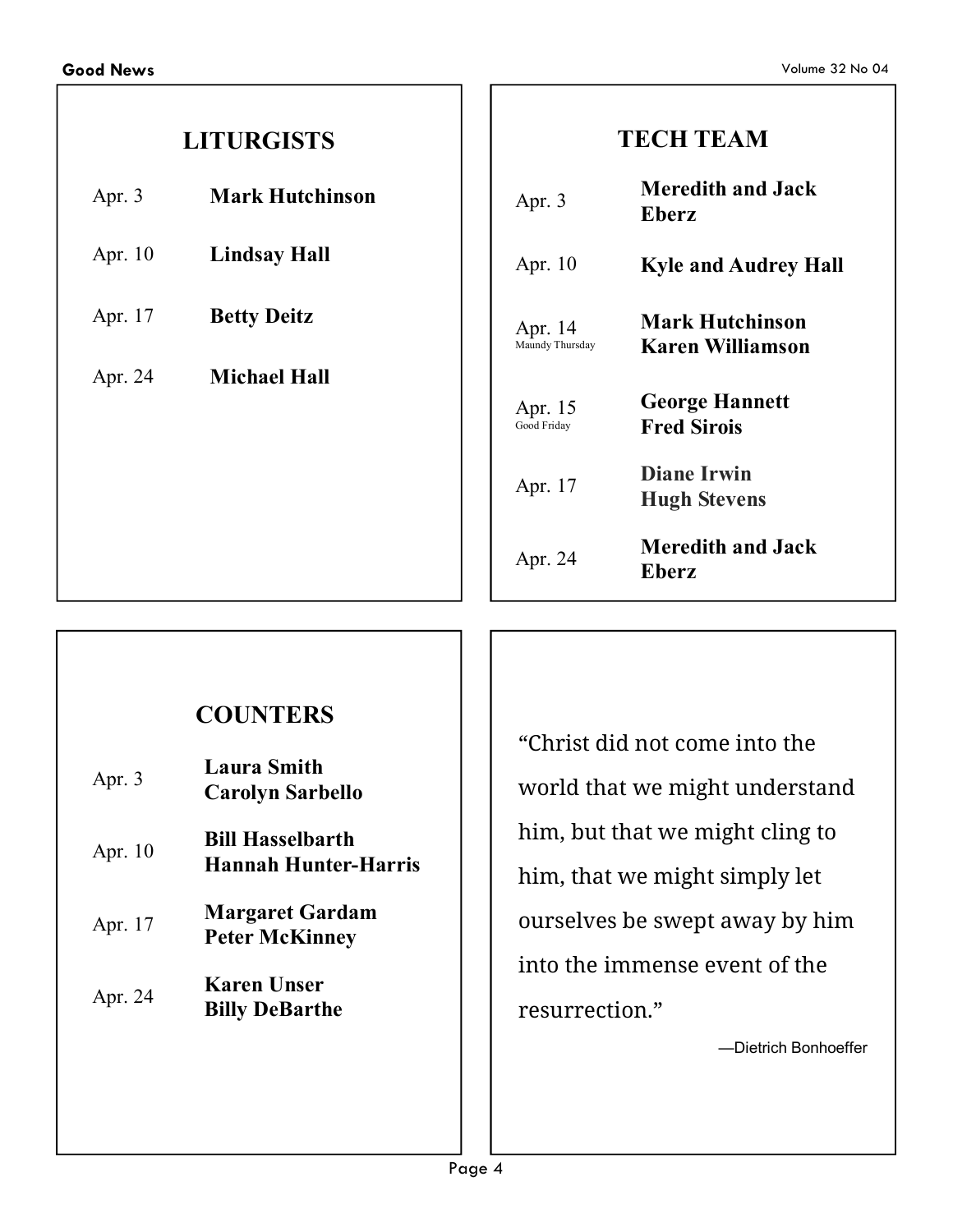|                                  | If you would like to order flowers to decorate the Sanctuary for<br>Easter, please fill out this form and return it to the Church Office<br>with payment as soon as possible.<br>Your order must be received by Friday, April 1, 2022.                                                                                                                                                                                              |
|----------------------------------|-------------------------------------------------------------------------------------------------------------------------------------------------------------------------------------------------------------------------------------------------------------------------------------------------------------------------------------------------------------------------------------------------------------------------------------|
|                                  |                                                                                                                                                                                                                                                                                                                                                                                                                                     |
|                                  |                                                                                                                                                                                                                                                                                                                                                                                                                                     |
|                                  |                                                                                                                                                                                                                                                                                                                                                                                                                                     |
| <b>To order Flowers:</b>         | $Qty$ :                                                                                                                                                                                                                                                                                                                                                                                                                             |
| Lilies                           | \$13.25 ea $x$ = \$                                                                                                                                                                                                                                                                                                                                                                                                                 |
|                                  |                                                                                                                                                                                                                                                                                                                                                                                                                                     |
| Daffodils                        |                                                                                                                                                                                                                                                                                                                                                                                                                                     |
| <b>Tulips</b>                    | \$ 10.00 ea $x = 5$<br>\$ 10.00 ea $x = 5$<br>Total \$                                                                                                                                                                                                                                                                                                                                                                              |
| <b>OR</b><br>To make a donation: | Please specify below whether you would like to retain your plant(s) or<br>have the<br>Deacons distribute them to an appropriate person:<br>$I/W$ e will take my plant(s) after the 10:00 a.m. Worship Service.<br>I/We wish to have the Deacons share my plant(s) with an appropriate person.<br>(Please note: lilies cannot be delivered to hospitals or care facilities. Their<br>fragrance may overwhelm people in small rooms.) |
|                                  | I/We wish to make a donation for flowers to be purchased as needed                                                                                                                                                                                                                                                                                                                                                                  |
| throughout the year.             | Amount: \$                                                                                                                                                                                                                                                                                                                                                                                                                          |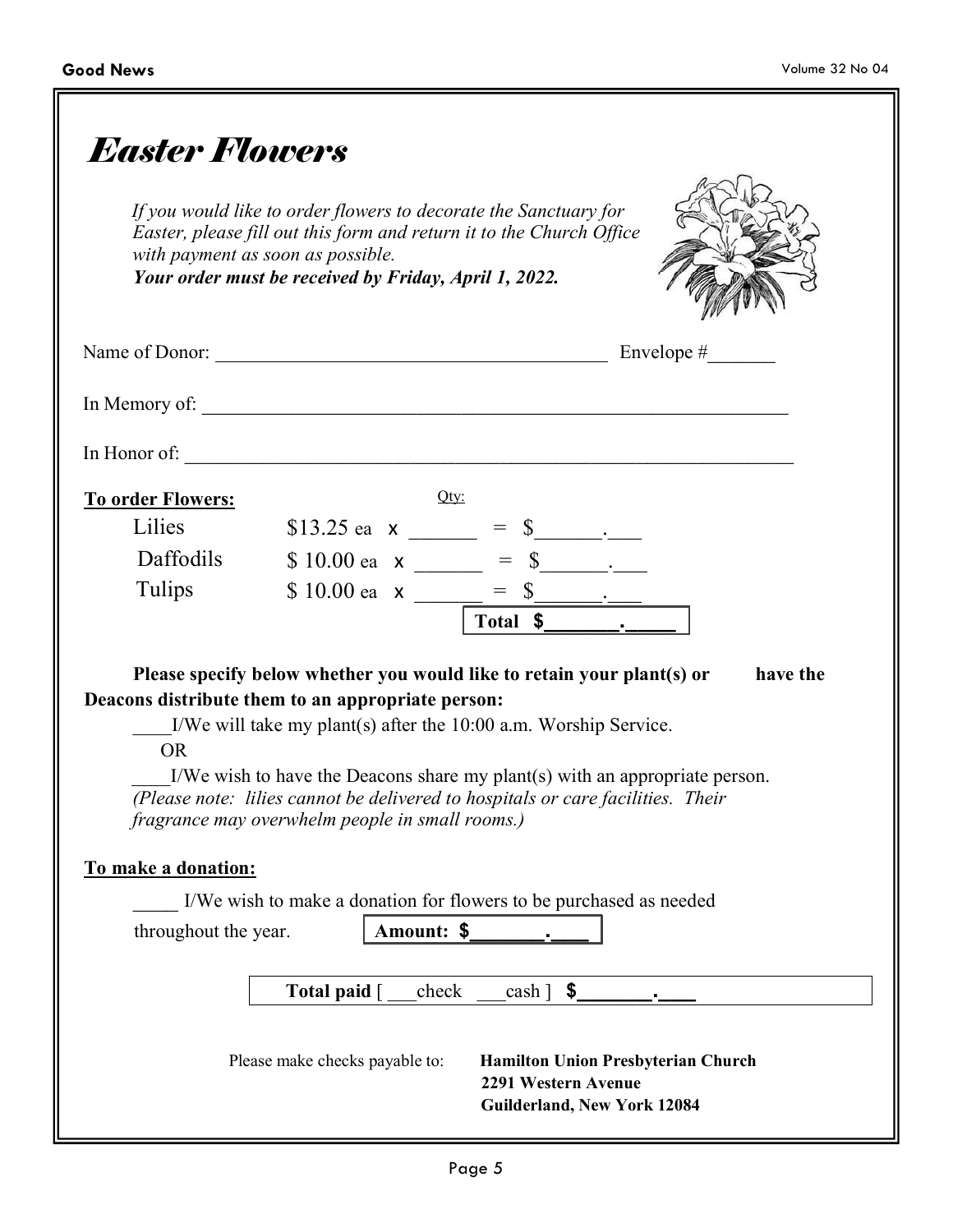

Apr 8 Nancy Snyder

Apr 17 Gene Martin

Apr 17 Abby Ferris

Apr 20 Jim Gade (James Jr.)

# **Happy Birthday to: Happy Anniversary to:**

Apr 8 Laura Edwards **Apr 26 Mickey and Terry Nieman** 

If you would like your birthday, anniversary, or some other special occasion printed in the "Good News", please notify Ann McKinney at (518) 488-7195 or email me at: ANNANDPETERMCKINNEY@GMAIL.COM

If you see that an incorrect date is in the "Good News", please let me know. Thanks! *Ann McKinney*

# **Have An Upcoming Event?**

Please let the church office know by picking a paper form in the church office or in the back of the sanctuary. You may also fill out a form electronically. Please be sure to turn in your form 72 hours before your event!

If you have any questions, please email Kim at hupc@hamiltonunionpresbyterianchurch.org

The electronic Event Planning Form is at

**https://bit.ly/HUPCEventForm** 

| Event Planning Form-Hamilton Union<br>Presbyterian Church<br>This form should be used to request an Event and use of room and resources, etc. |                                                                               |
|-----------------------------------------------------------------------------------------------------------------------------------------------|-------------------------------------------------------------------------------|
| From Water and Barrier<br>goodnewshupc@gmail.com Switch account<br>장난 나가에 마음 내가 사진 사람이 있다.<br>+ Required                                      | o.                                                                            |
| Email *<br>Voir amail                                                                                                                         |                                                                               |
| Next<br>force pubmit posswords through Geogle Forms.                                                                                          | Clear form                                                                    |
|                                                                                                                                               | This form you ansated inside of Rendban Union Presidence Church, Report Atoms |
|                                                                                                                                               | Google Forms                                                                  |

or

**https://docs.google.com/forms/d/11oCqKaC3IHryHTvHtI4FVTfhsun-fiWzX-QBjONrTrk/edit**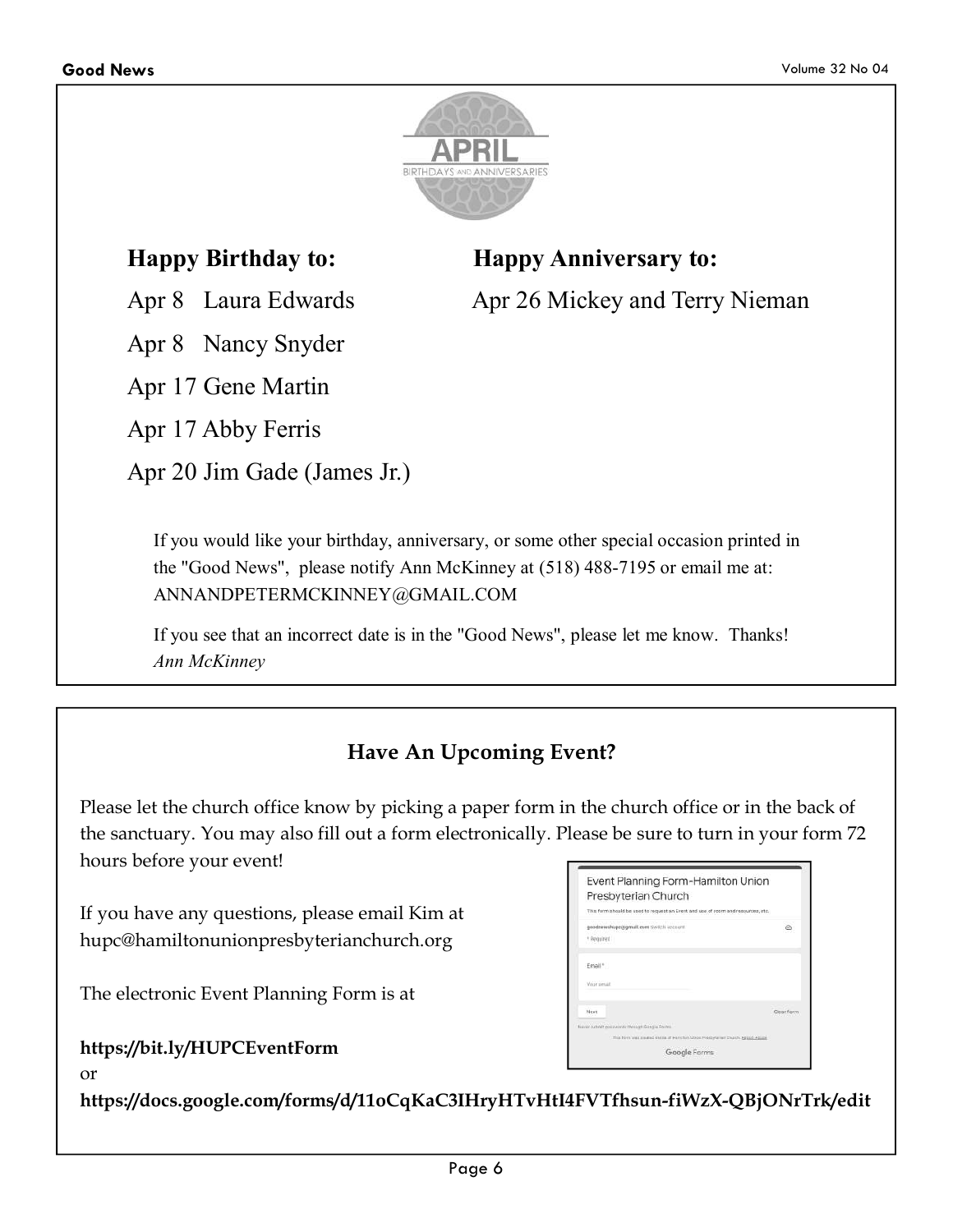# **From the Albany Presbytery Peacemaking Task Force**

# **Living on the Hinge of History - The Moral Claim of the Climate Crisis- The Rev. Jim Antal,**

An Albany Presbytery Wide Zoom Workshop March 24<sup>th</sup> 7pm-8pm.

# https://us02web.zoom.us/j/86544507767

God has granted each of us the opportunity to address the greatest moral crisis humanity has ever faced. All of Albany Presbytery is invited to a workshop presented by the Rev. Jim Antal on **March 24th at 7pm** on Zoom to explore how we can dive more deeply in responding to this call. We will examine not only the most recent science, but also our grief over the loss of our home. We will ponder how a few generations of humans have reaped immeasurable profits by devastating God's great gift of creation as they built the modern world. We will see how we are living amidst a theological emergency in which the preservation of God's creation has been reduced to an ideological debate. And we will identify the actions churches are taking as they seek to be faithful amidst the long emergency.



Jim Antal serves as Special Advisor on Climate Justice to the General Minister and President of the United Church of Christ. Antal's 2018 book, **CLIMATE CHURCH, CLIMATE WORLD**, is being read by hundreds of churches. From 2006- 2018, Antal led the 350 UCC churches in Massachusetts as their Conference Minister and President. He has preached on climate change since 1988 in over 300 settings and has engaged in nonviolent civil disobedience on numerous occasions.

# **Keeping Hamilton Union's Inside Environment Neat**

# **Help Yourself Table and Labeling Items Left for Others**

In an effort to de-clutter the church, several unneeded items have been placed on a table in the Fellowship Hall. Please help yourself.

Also, if you leave something at the church for a member of our church family or a Ministry Team, please label it and let the appropriate person that it is there for them.

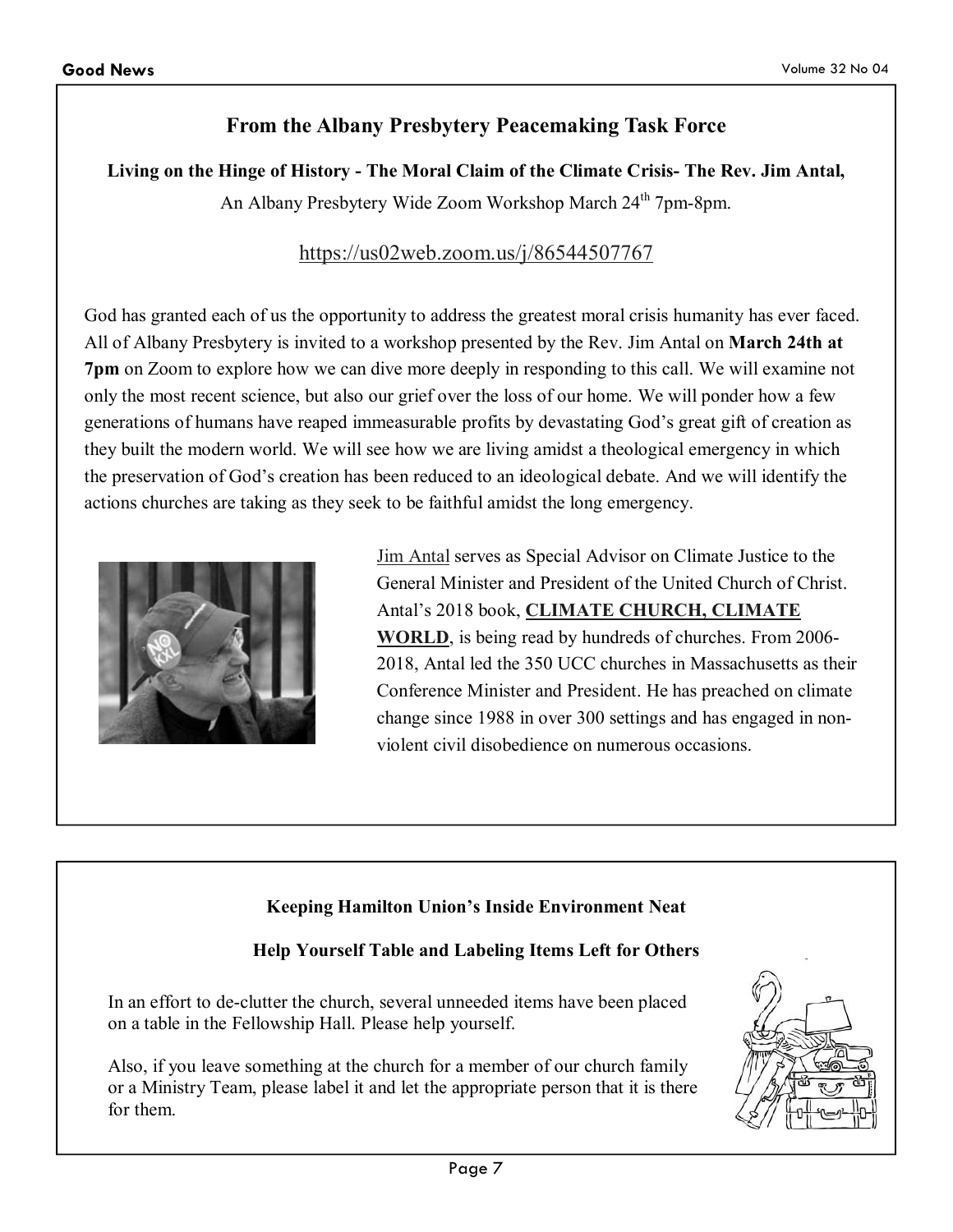# **Volunteer Opportunity**

The Mission Team announces the next volunteer opportunities at the Regional Food Bank to sort donated food:

| Thu March 24, 2022 | 5 to 6:30 PM |
|--------------------|--------------|
| Thu April 21, 2022 | 5 to 6:30 PM |
| Thu May 19, 2022   | 5 to 6:30 PM |



We will have up to 9 slots available, first come, first served. NO sandals or open toe shoes! We are working in a warehouse.

A good opportunity to serve the community, and the work is not difficult. If you are interested, please contact Wayne Gannett to sign up at jgannett@nycap.rr.com.

On Feb 24, John Nitsky and Wayne Gannett participated, sorting frozen food – meats, veggies and deli foods. At least one fortunate food pantry received bison burgers!

# **In food and hunger news, from Wyoming:**

First Lady Jennie Gordon's Wyoming Hunger Initiative is proud to partner with University of Wyoming Extension to launch a new program called Grow a Little Extra. Anyone in the state of Wyoming who enjoys gardening is encouraged to grow an extra row or two and donate the produce to their local Cent\$ible Nutrition Program, where it will be weighed and and distributed to local anti-hunger organizations. Wyoming Hunger Initiative has also distributed seed packets to all twenty-three counties and the Wind River Indian Reservation for anyone interested in picking them up for free at their local Extension office. Lastly, infrastructure grants are available for organizations who wish to expand an existing community garden or start a new one to grow produce specifically for sharing with families and organizations in need.

# **Mitten Tree Project 2022**

Presbyterian Women will once again be sponsoring our *Mitten Tree Project* from Nov 20 - Dec 11, this year. We collect mittens, gloves, scarves and hats for local agencies. Such items go on sale in late winter and early spring. It's good time to buy ahead.

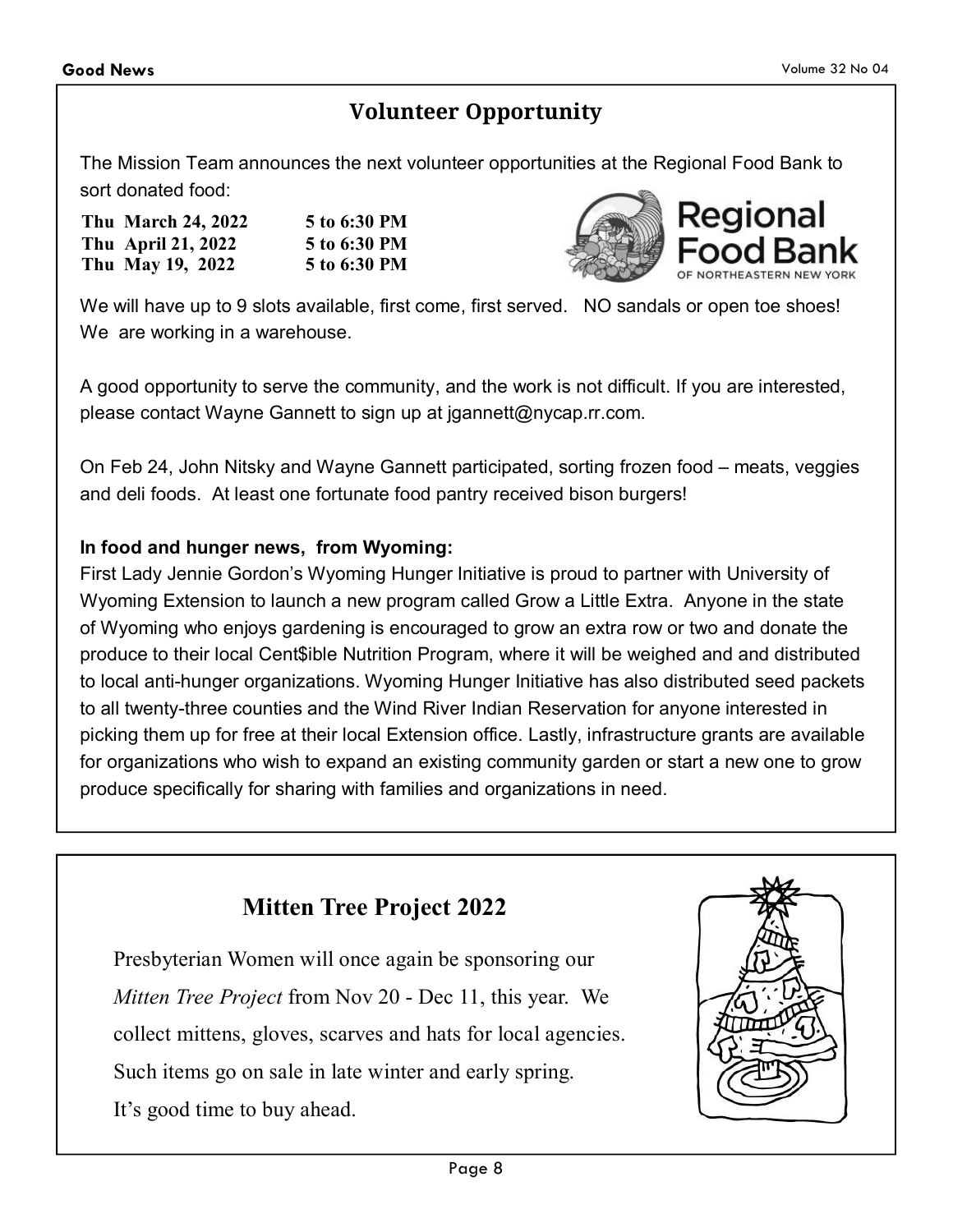# **Presbyterian Women - News – All Women are Welcome**

All women are invited to participate in any *Presbyterian Women's* activity at any time. There is no need to make a commitment to join the organization. For questions about *Presbyterian Women,* contact Charlotte Hasselbarth at 518-356-0637 or chasselbarth@hotmail.com. We meet in the lounge, with a hybrid option. Bring a bag lunch. Beverage and dessert will be provided. The Bible Study we're working on is *Into the Light, Finding Hope Through Lament.* Extra study books are available.

- ∗ Our Easter Basket Collection continues until Sun, Apr 3.
- − Our April Circle Meeting is Tues, Apr 26 from 10:30 am –12:30 pm. We will discuss Lesson 7, *Creation Laments* & Lesson 8, *God Laments.*
- ∗ *The Presbyterian Women in the Presbytery of Albany Zoom Spring Gathering* is on Wed, Apr 27, from 9:45 am to 12:00 pm. Local PW groups will present on their activities.



\* More information is elsewhere in this newsletter.

# **Easter Basket Project 2022**

# **sponsored by HUPC Presbyterian Women**

Our annual 2022 Easter Basket Project will be underway soon. We will take donations from March 6 thru April 3. Easter baskets are donated to the New Faith Program for Women at the Capital Area Rescue Mission in Albany, the Family Life Center at Schenectady City Mission, and the Living Resources, Inc. Group Home where Brian Nitsky resides. We also make baskets for the Church Staff as a way of saying thank you!

Donations of cash/checks are welcome and appreciated. Betty Deitz will collect cash/checks (made out to HUPC Presbyterian Women) . Baskets will be prepared and delivered by April 8th.

THANK YOU for your continued support of our endeavor to spread Easter JOY!

Darlene Bauer Project coordinator

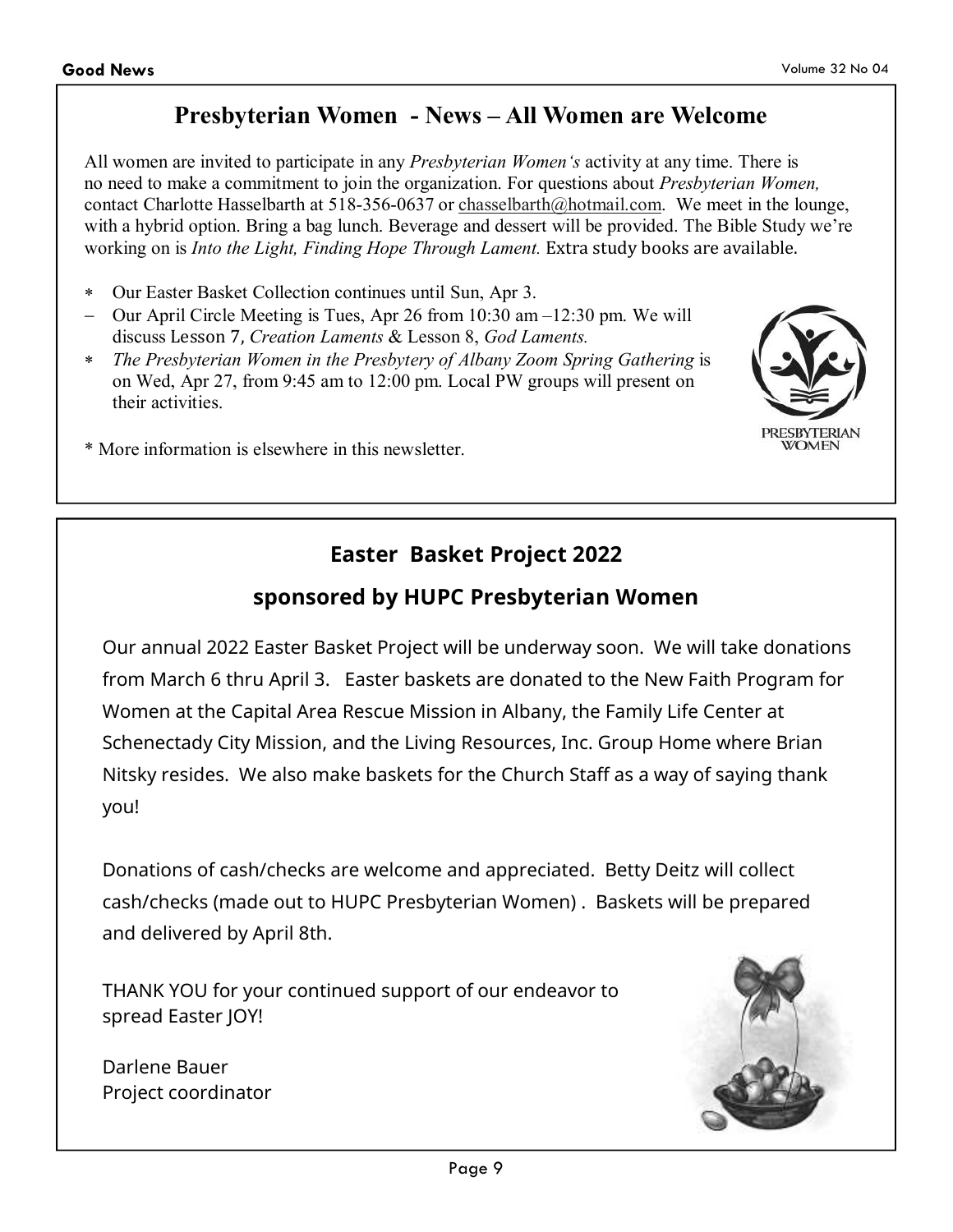

# **Cornerstone Campus Ministry - Food and Faith Program**

**Food & People Needed** 

### **Tuesday, April 26, 6 pm - 7:30 pm**

*Food and Faith* is a program of the Cornerstone Campus Ministry at the Interfaith Center on the UAlbany Campus. Hamilton Union will be providing a meal on Tues, Apr 26. Donations of main dish, side dish, and dessert for ten are needed, plus people to visit with the students. If you would like to help, there will be a sign up sheet in the back of the Sanctuary by Apr 10 or contact Charlotte Hasselbarth at 518-356-0637 or chasselbarth@hotmail.com. Food needs to be brought to the kitchenette in the Christian Education Building, in a disposable container, labeled "Campus Ministry", by 5 pm that night. If you would like to eat and visit with the students, a carpool will leave the church at 5:15 pm or come right to the Interfaith Center at 6 pm. All the students are vaccinated and will wear masks. People coming to visit with the students need to be vaccinated and wear a mask. No proof of vaccination is needed.

After the dinner, Rev. Kyle Delhagen will lead a casual worship program.

# **Continuous Collections Men's Flip Fops, Socks and Laundry Detergent Personal Care Items for Men and Women**

Men's flip-flops (medium – extra large), laundry detergent and white athletic socks (medium – extra large) are being collected for *The Capital Area Council of Churches Emergency Overflow Shelter.* Personal care items for both men and women, such as toothpaste, facial tissues, deodorant, shampoo, soap, contact solution, cotton swabs, & razors are needed for *The Purple Pantry*, the food pantry on the UAlbany campus Feminine care products are also needed.

There are collection boxes at the top of the stairs in the Christian Education Building. Donations can also be left in the deck box in front of the Christian Education Building. If you put detergent in the deck box, please label it for "the Interfaith Shelter ". Items for the Purple Pantry need to be labeled as such.

Thank You From Presbyterian Women

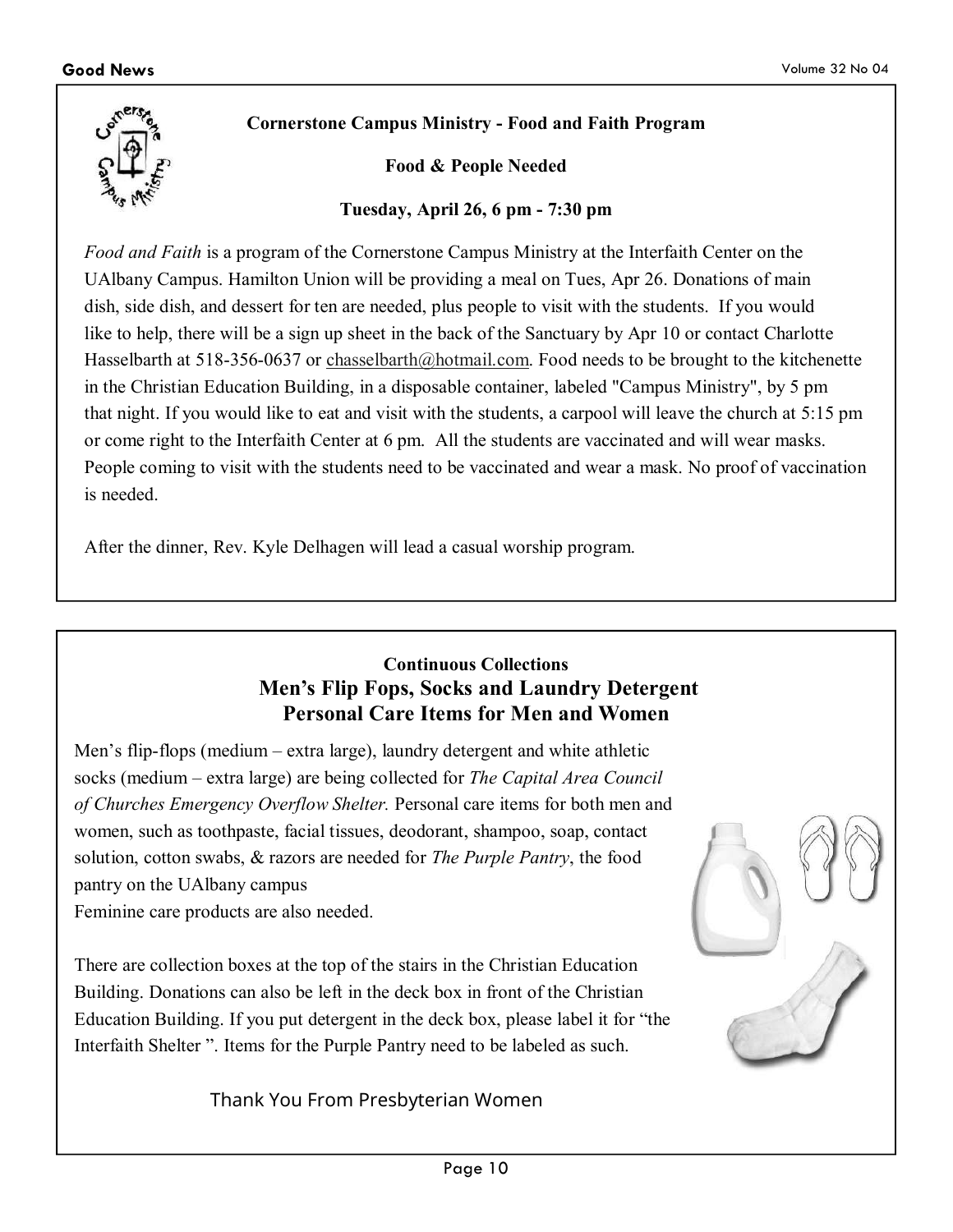# **As of Sunday March 13th Hamilton Union is going mask OPTIONAL!**

In accordance with the recent lifting of New York State's mask requirement for indoor spaces, and in compliance with recently-updated guidance from the Centers for Disease Control (CDC), masks will no longer be required during worship or in our buildings.

However, individuals may still choose to wear a mask at any time, and we expect that some members and friends will continue to do so. We strongly encourage everyone to take into account their own personal and family circumstances and health concerns in deciding whether to wear a mask or not in the church building and during worship. As always, we greatly appreciate everyone's respect for others' individual circumstances and choices.



In addition, signing in for contact tracing purposes is no longer required when entering the Sanctuary or church buildings. For now, we will continue social distancing during Worship. As Covid cases continue to fall, please keep an eye out for additional changes as guidance is updated.

At its March meeting, Session discussed our current "Safe Spaces" policy. Written in 2014, it needs to be reviewed and updated. Keeping with this policy, the Session designated Steve Smith and Liz Egan as the designated mandated reporters for 2022.



## **\_FLOWER SIGN UPS\_**

There is still PLENTY of room on the flower sign-up sheet to add your name! Help make Sunday Worship even more joyous with the addition of some fresh flowers. What a divine way to celebrate the anticipated arrival of Spring and Easter with the donation of flowers from God's garden. Sign-up sheets are in the back of the Sanctuary and in the church office. You can also email Kim at hupc@hamiltonunionpresbyterianchurch.org or Hiram Eberlein at mehe1964@verizon.net and they can add your name as well.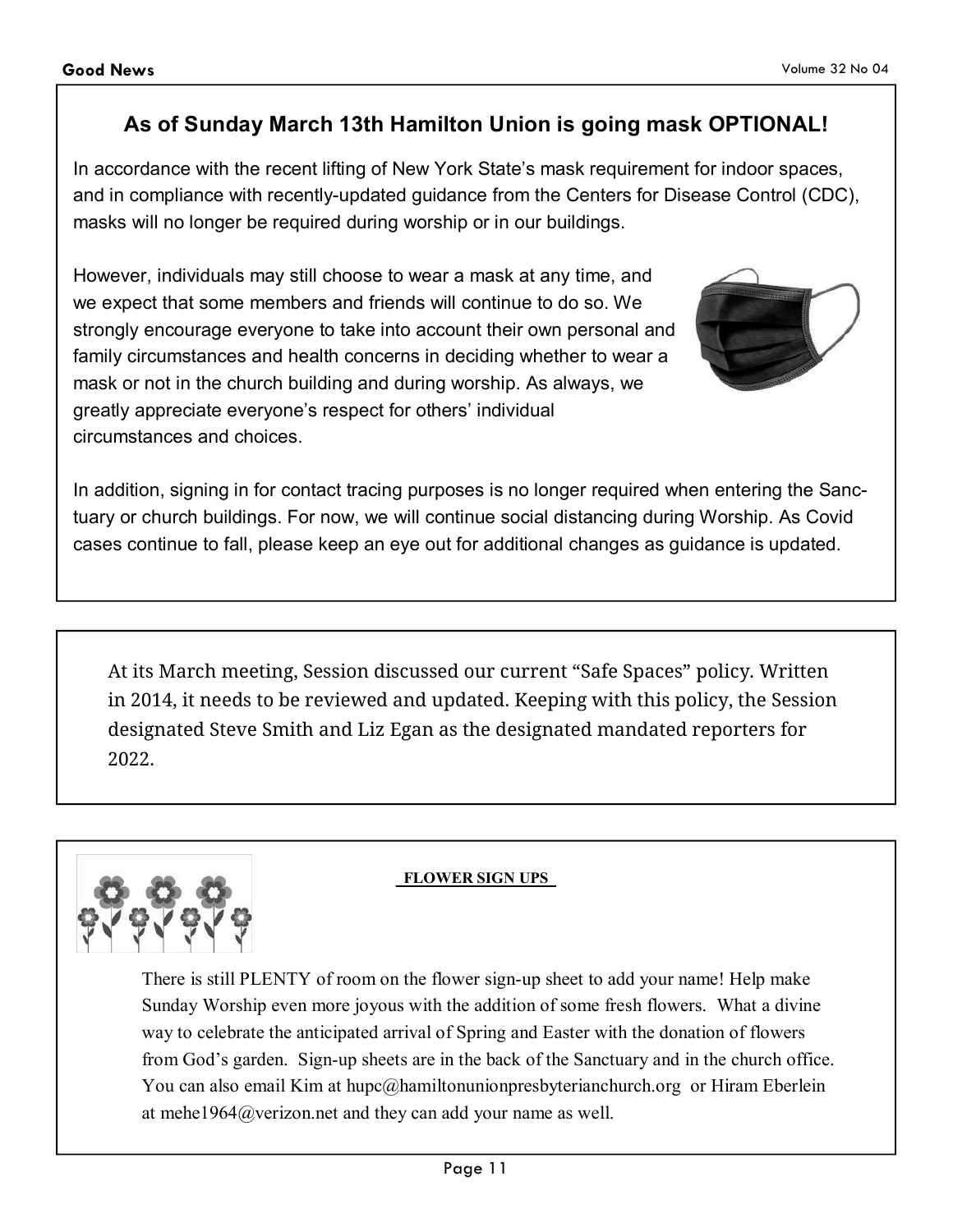# **Book Signing for "Until the Bones Shine" by author Elena Delhagen**

# **April 16 from 3:00-5:00 pm**

# **at The Little Book House in Stuyvesant Plaza**



Elena will be signing copies of her very personal and insightful memoir. This is Elena's first book. She talks frankly about challenging life experiences and how she moved from darkness to light in her life.

From the Communications Ministry Team

# **Campus Ministry 2022 Service Trip Video**

Thank you From Rev. Sandy Damhof, Chaplain of Cornerstone Campus Ministry

On behalf of Cornerstone Campus Ministry, I want to thank you for all your help with making our January Service Trip a huge success! We certainly could not have done it without your prayers and financial support. This semester the Campus Ministry students are unable to do their in-person presentations on the 2022 Service Trip. This video was prepared to share the experience.

View the video on YouTube at https://youtu.be/VIqi5ilDobA

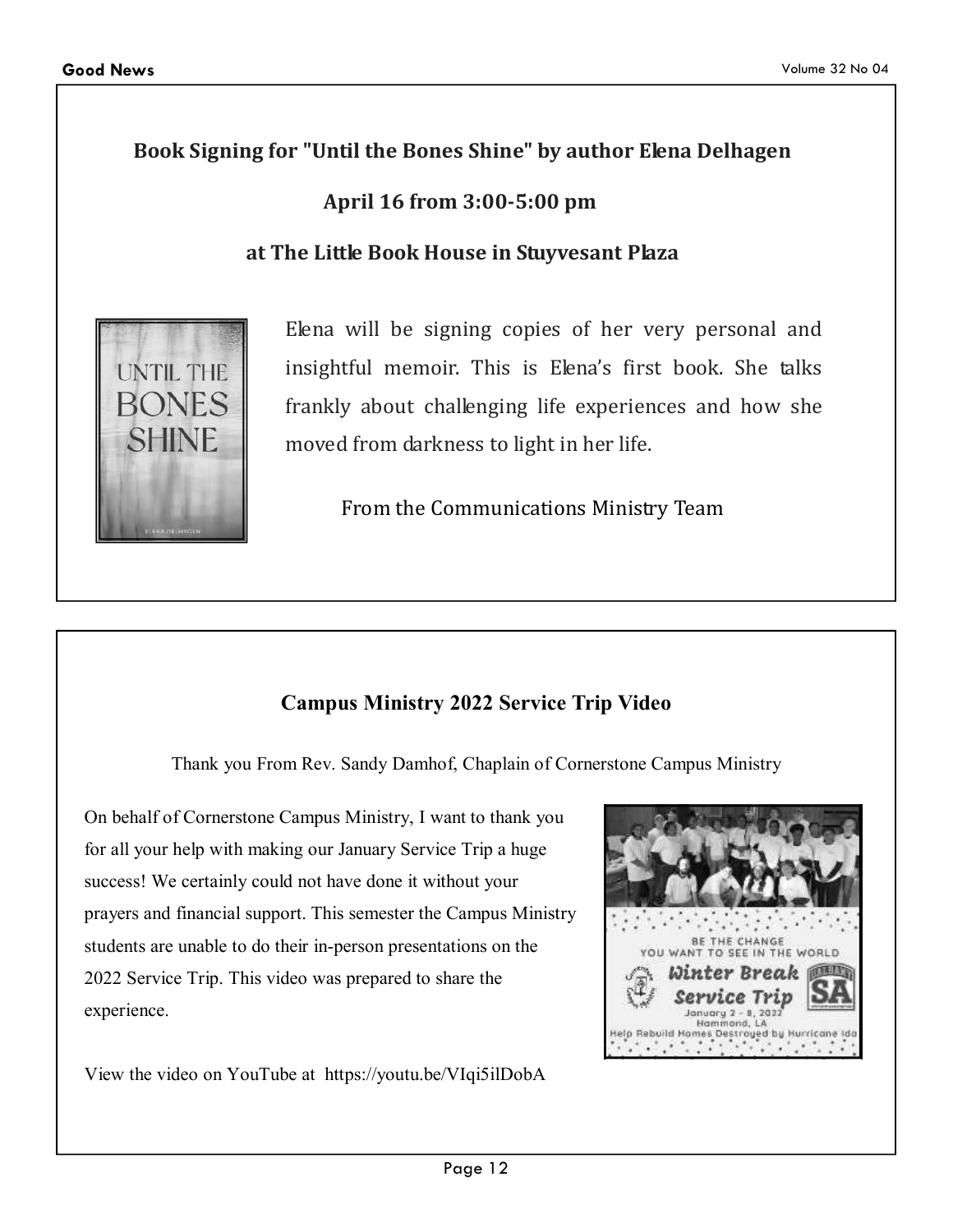# **Save the Date Good News Community Community Community Community Community Community Community Community Community Community Community Community Community Community Community Community Community Commu**



**Presbyterian Women in the Presbytery of Albany Zoom Spring Gathering** 

**Wednesday, April 27 – 9:45 am to noon** 

# *Presentations by Presbyterian Women Groups in the Albany Presbytery*

# *Installation of Coordinating Team Members by Rev. Kathy Reeves, Presbyterian Women's Churchwide Moderator*

For further information contact: Rosalie Hemingway at 518-758-7886 or silver3213@gmail.com Charlotte Hasselbarth at 518-356-0637 or chasselbarth@hotmail.com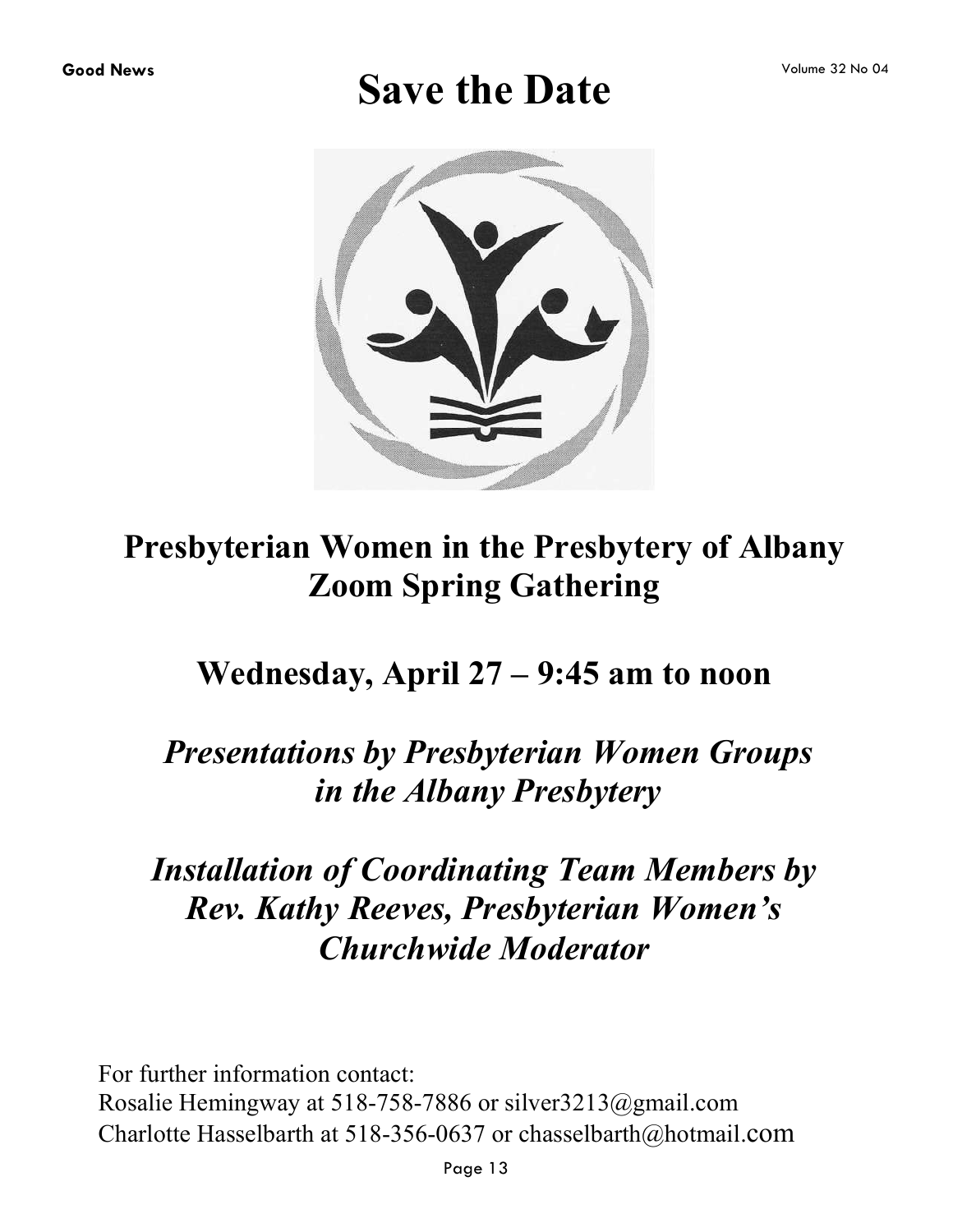



your Father, to my God and your God." John 2017, NIV

DOWN I. gardener, 3. earthquake, 6. Salone; "I am ascending to my Father and Answer: ACROSS 2. remembered, 4. worshipped, 5. white, 7. Galilee, 8. Innen;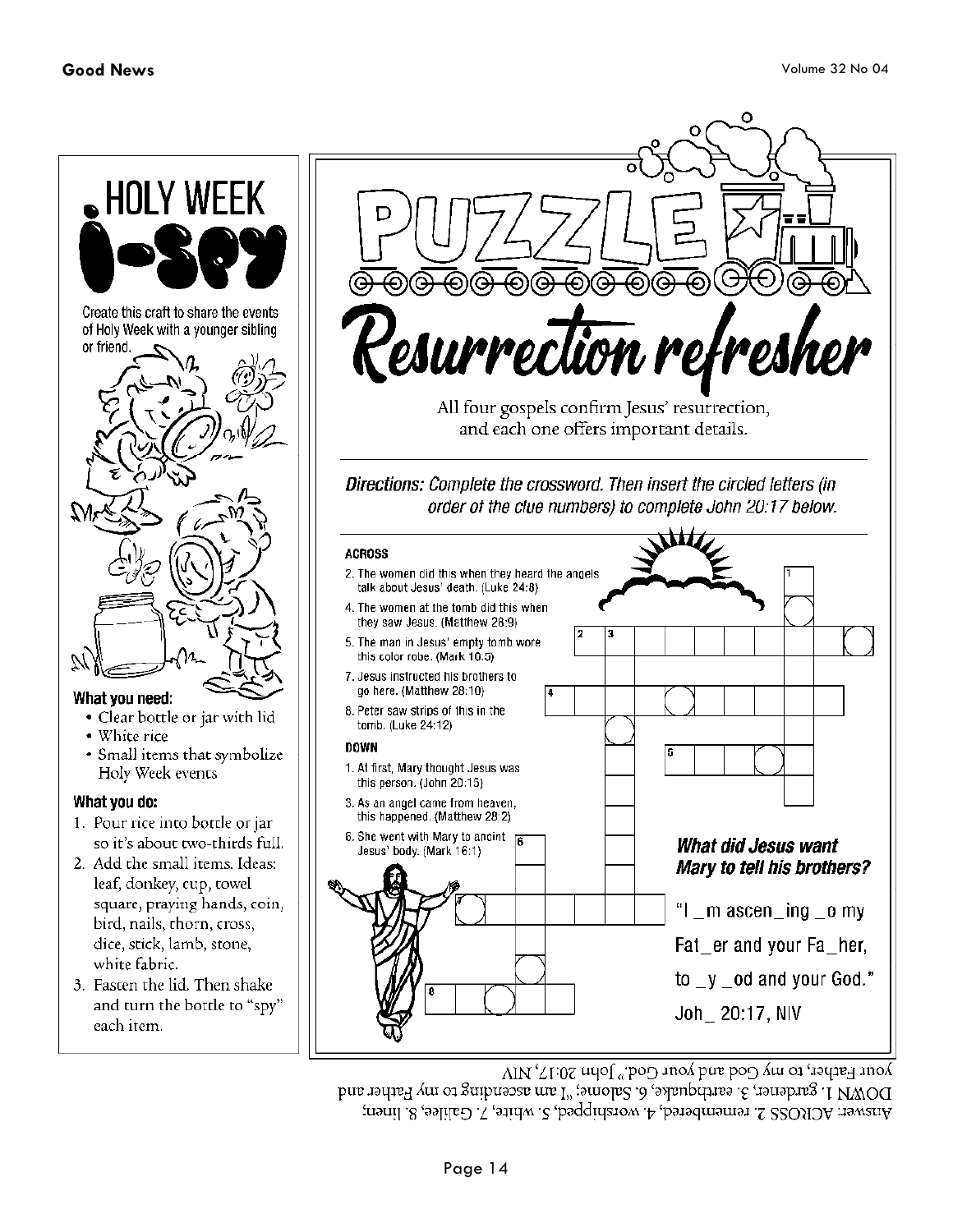

# **Hamilton Union April 2022**

| Sunday                                                                                                     | Monday                                                                                    | Tuesday                                                                                       | Wednesday                  | Thursday                                                                                                                       | Friday                                              | Saturday    |
|------------------------------------------------------------------------------------------------------------|-------------------------------------------------------------------------------------------|-----------------------------------------------------------------------------------------------|----------------------------|--------------------------------------------------------------------------------------------------------------------------------|-----------------------------------------------------|-------------|
|                                                                                                            |                                                                                           |                                                                                               |                            |                                                                                                                                | $\mathbf{1}$                                        | $2^{\circ}$ |
|                                                                                                            |                                                                                           |                                                                                               |                            |                                                                                                                                | <b>EASTER FLOWER</b><br>ORDERS DUE TO<br>THE OFFICE |             |
| $\overline{3}$                                                                                             | $\overline{4}$                                                                            | 5                                                                                             | 6                          | $\overline{7}$                                                                                                                 | 8                                                   | 9           |
| Choir Warmup-<br>9:30AM<br><b>Sunday Worship</b><br>Service 10:00AM<br><b>Basket Collect. end</b><br>Ends) | <b>Making Connec-</b><br>tions Bible Study-<br>1:00PM                                     | <b>Session Meeting-</b><br>7:00PM                                                             |                            | Choir Practice-<br>7:00PM<br>Bible Study-7:00PM                                                                                |                                                     |             |
| 10                                                                                                         | 11                                                                                        | 12                                                                                            | 13                         | MAUNDY THURS14                                                                                                                 | GOOD FRIDAY15                                       | 16          |
| Choir Warmup-<br>9:30AM<br><b>Sunday Worship</b><br>Service 10:00AM                                        | <b>Making Connec-</b><br>tions Bible Study-<br>1:00PM<br>Communications<br>Meeting-7:00PM |                                                                                               |                            | Choir Warmup 6:30<br><b>Maundy Thursday</b><br>Service-7:00PM                                                                  | Good Friday Ser-<br>vice-7:00PM                     |             |
| EASTER SUNDAY17                                                                                            | 18                                                                                        | 19                                                                                            | 20                         | 21                                                                                                                             | 22                                                  | 23          |
| Choir Warmup-<br>9:30AM<br><b>Sunday Worship</b><br>Service 6:45AM &<br>10:00AM<br>aster Sunday            | <b>Making Connec-</b><br>tions Bible Study-<br>1:00PM                                     |                                                                                               | Finance Meeting-<br>7:00PM | <b>Mission Food</b><br>Bank-5:00PM<br>Choir Practice-<br>7:00PM<br><b>Mission Team</b><br>Meeting-7:15PM<br>Bible Study-7:00PM |                                                     |             |
| 24                                                                                                         | 25                                                                                        | 26                                                                                            | 27                         | 28                                                                                                                             | 29                                                  | 30          |
| Choir Warmup-<br>9:30AM<br><b>Sunday Worship</b><br>Service 10:00AM                                        | Making Connec-<br>tions Bible Study-<br>1:00PM                                            | Presbyterian<br><b>Women-Circle</b><br>Meeting-10:30AM-<br>12:30PM<br>Food & Faith-<br>6:00PM |                            | Choir Practice-<br>7:00PM<br>LAST Bible Study-<br>7:00PM                                                                       |                                                     |             |